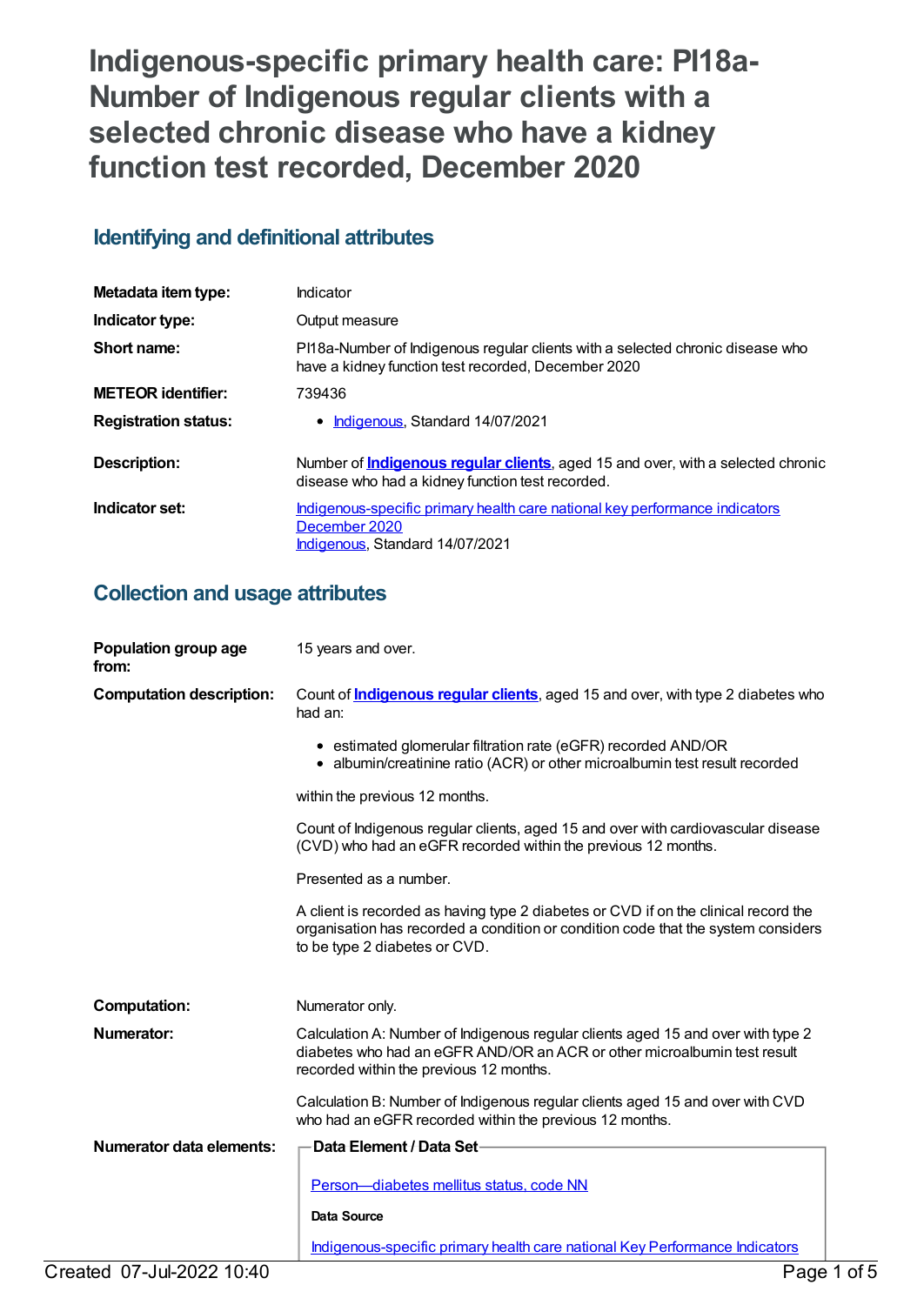(nKPI) data collection

#### **NMDS / DSS**

[Indigenous-specific](https://meteor.aihw.gov.au/content/738532) primary health care NBEDS December 2020

#### **Guide for use**

Type 2 diabetes only.

## **Data Element / Data Set**

#### [Person—age,](https://meteor.aihw.gov.au/content/303794) total years N[NN]

#### **Data Source**

[Indigenous-specific](https://meteor.aihw.gov.au/content/737914) primary health care national Key Performance Indicators (nKPI) data collection

#### **NMDS / DSS**

[Indigenous-specific](https://meteor.aihw.gov.au/content/738532) primary health care NBEDS December 2020

**Guide for use**

Aged 15 and over only.

## **Data Element / Data Set**

[Person—estimated](https://meteor.aihw.gov.au/content/464961) glomerular filtration rate (eGFR) recorded indicator, yes/no code N

#### **Data Source**

[Indigenous-specific](https://meteor.aihw.gov.au/content/737914) primary health care national Key Performance Indicators (nKPI) data collection

### **NMDS / DSS**

[Indigenous-specific](https://meteor.aihw.gov.au/content/738532) primary health care NBEDS December 2020

# **Data Element / Data Set**

[Person—microalbumin](https://meteor.aihw.gov.au/content/464970) urine test result recorded indicator, yes/no code N

#### **Data Source**

[Indigenous-specific](https://meteor.aihw.gov.au/content/737914) primary health care national Key Performance Indicators (nKPI) data collection

### **NMDS / DSS**

[Indigenous-specific](https://meteor.aihw.gov.au/content/738532) primary health care NBEDS December 2020

### **Data Element / Data Set**

[Person—cardiovascular](https://meteor.aihw.gov.au/content/465948) disease recorded indicator, yes/no code N

#### **Data Source**

[Indigenous-specific](https://meteor.aihw.gov.au/content/737914) primary health care national Key Performance Indicators (nKPI) data collection

### **NMDS / DSS**

[Indigenous-specific](https://meteor.aihw.gov.au/content/738532) primary health care NBEDS December 2020

# **Data Element / Data Set**

Person-Indigenous status, code N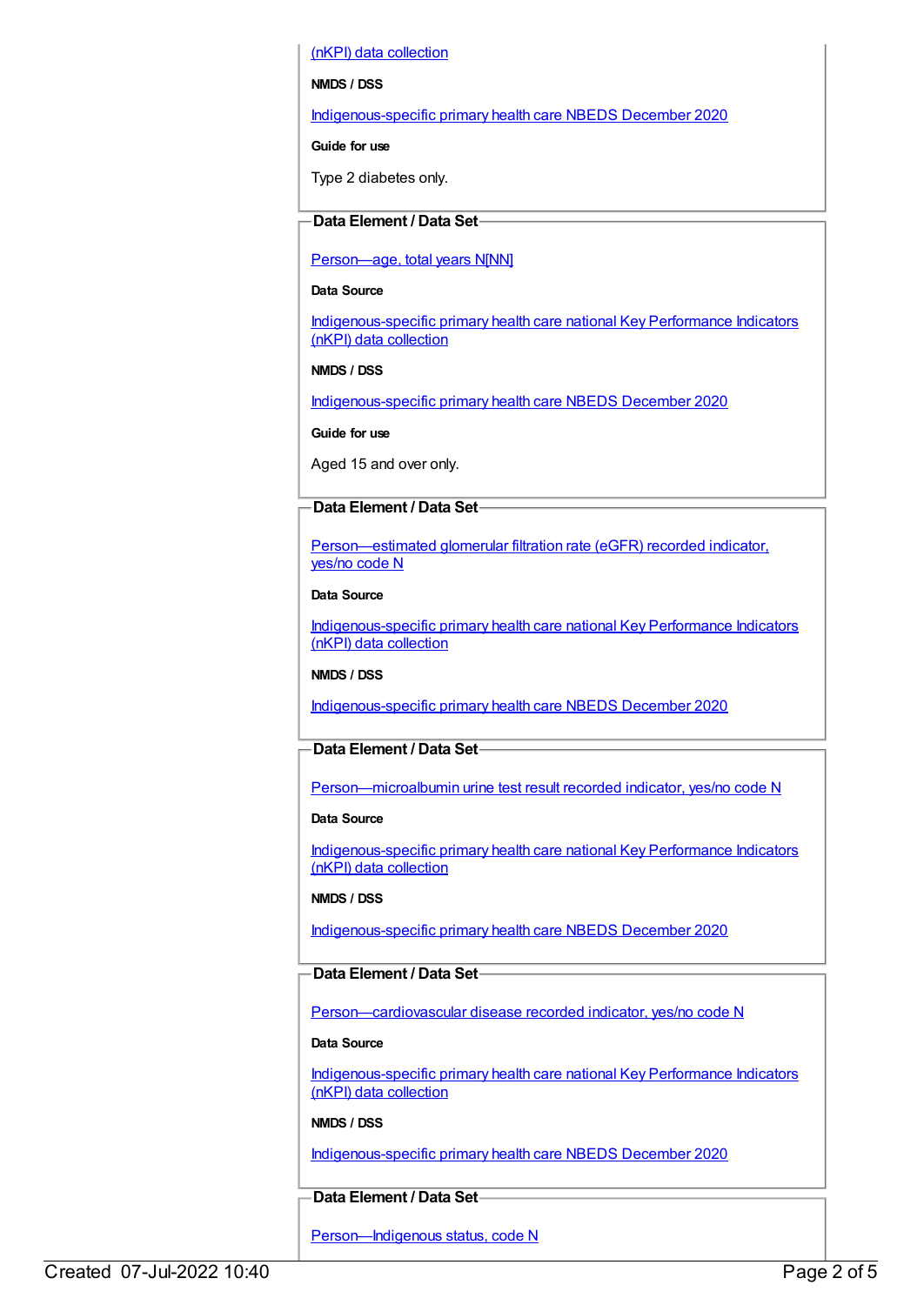#### **Data Source**

[Indigenous-specific](https://meteor.aihw.gov.au/content/737914) primary health care national Key Performance Indicators (nKPI) data collection

**NMDS / DSS**

[Indigenous-specific](https://meteor.aihw.gov.au/content/738532) primary health care NBEDS December 2020

**Guide for use**

Indigenous only.

## **Data Element / Data Set**

[Person—regular](https://meteor.aihw.gov.au/content/686291) client indicator, yes/no code N

#### **Data Source**

[Indigenous-specific](https://meteor.aihw.gov.au/content/737914) primary health care national Key Performance Indicators (nKPI) data collection

#### **NMDS / DSS**

[Indigenous-specific](https://meteor.aihw.gov.au/content/738532) primary health care NBEDS December 2020

#### **Guide for use**

Regular clients only.

**Disaggregation:** 1. Sex:

a) Male b) Female.

2. Age group: a) 15–24 years b) 25–34 years c) 35–44 years d) 45–54 years e) 55–64 years f) 65 years and over.

3. Clients who had: a) an eGFR only b) an ACR only c) both an eGFR and an ACR.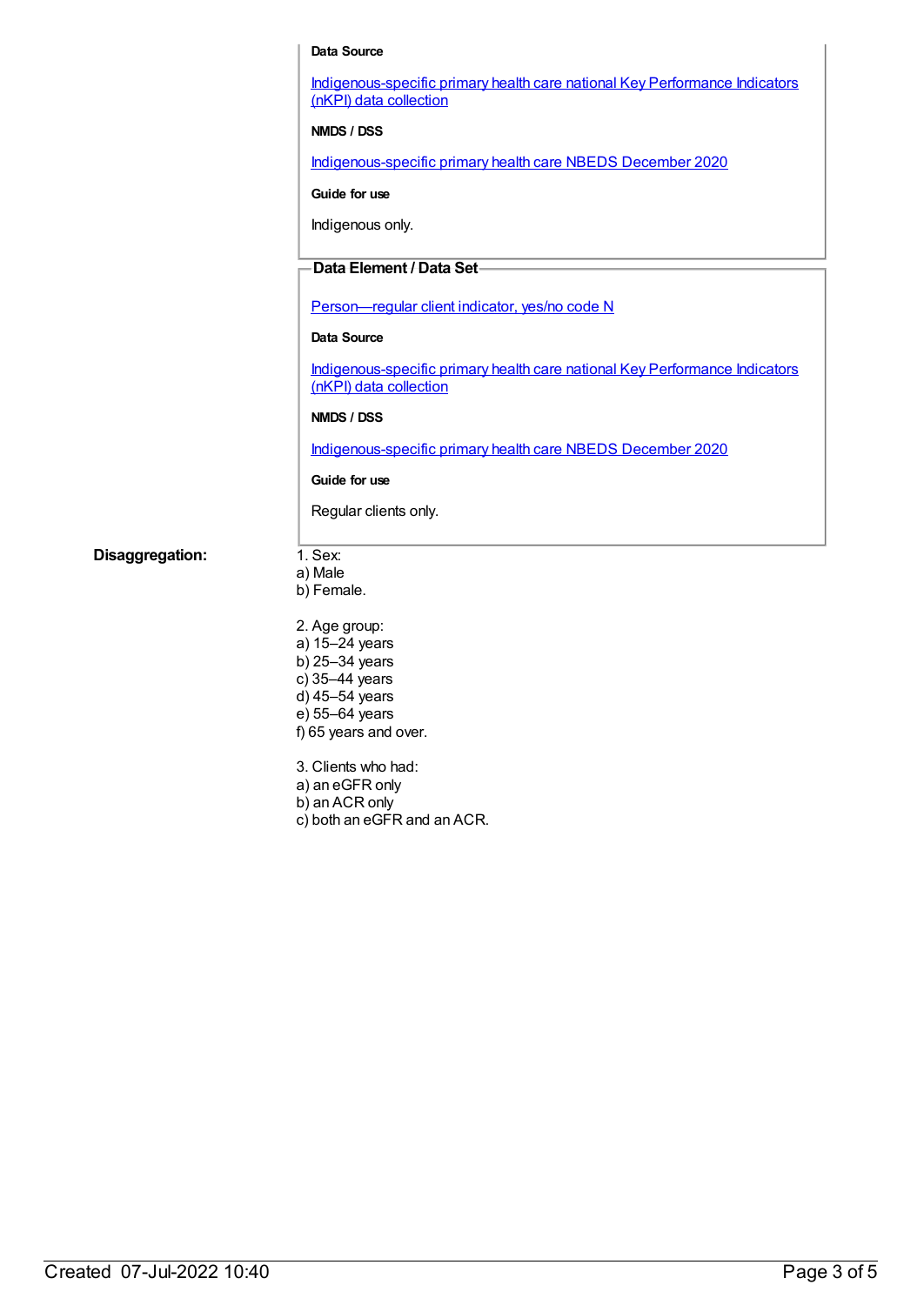#### **Disaggregation data elements:**

#### **Data Element / Data Set**

#### [Person—age,](https://meteor.aihw.gov.au/content/303794) total years N[NN]

#### **Data Source**

[Indigenous-specific](https://meteor.aihw.gov.au/content/737914) primary health care national Key Performance Indicators (nKPI) data collection

#### **NMDS / DSS**

[Indigenous-specific](https://meteor.aihw.gov.au/content/738532) primary health care NBEDS December 2020

**Guide for use**

Aged 15 and over only.

### **Data Element / Data Set**

[Person—estimated](https://meteor.aihw.gov.au/content/464961) glomerular filtration rate (eGFR) recorded indicator, yes/no code N

#### **Data Source**

[Indigenous-specific](https://meteor.aihw.gov.au/content/737914) primary health care national Key Performance Indicators (nKPI) data collection

#### **NMDS / DSS**

[Indigenous-specific](https://meteor.aihw.gov.au/content/738532) primary health care NBEDS December 2020

### **Data Element / Data Set**

[Person—microalbumin](https://meteor.aihw.gov.au/content/464970) urine test result recorded indicator, yes/no code N

#### **Data Source**

[Indigenous-specific](https://meteor.aihw.gov.au/content/737914) primary health care national Key Performance Indicators (nKPI) data collection

#### **NMDS / DSS**

[Indigenous-specific](https://meteor.aihw.gov.au/content/738532) primary health care NBEDS December 2020

# **Data Element / Data Set**

[Person—sex,](https://meteor.aihw.gov.au/content/635126) code X

#### **Data Source**

[Indigenous-specific](https://meteor.aihw.gov.au/content/737914) primary health care national Key Performance Indicators (nKPI) data collection

#### **NMDS / DSS**

[Indigenous-specific](https://meteor.aihw.gov.au/content/738532) primary health care NBEDS December 2020

**Comments:** Census date for reporting is 31 December 2020.

# **Representational attributes**

| <b>Representation class:</b> | Count   |
|------------------------------|---------|
| Data type:                   | Real    |
| Unit of measure:             | Person  |
| Format:                      | N[N(6)] |